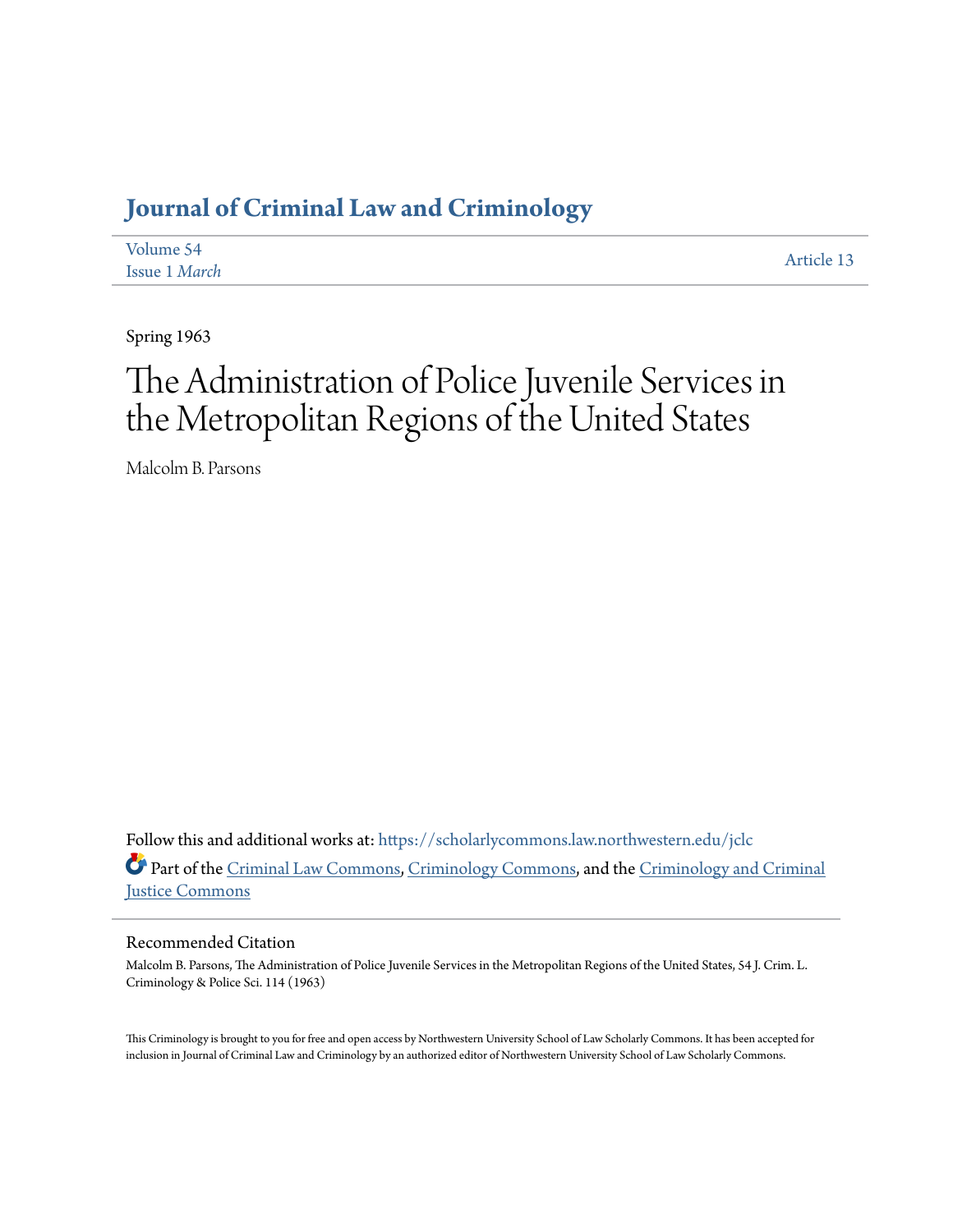# THE ADMINISTRATION OF POLICE JUVENILE SERVICES IN THE METROPOLITAN **REGIONS** OF THE UNITED **STATES**

# MALCOLM B. PARSONS

Malcolm B. Parsons, Ph.D., is Professor of Government, The Florida State University, Tallahassee. Professor Parsons has served on the faculty at the University of Illinois, the University of Arizona, the University of Oklahoma and the University of the Philippines, prior to his present appointment and is the author of *The Use of the Licensing Power by the City of Chicago* (1952). He is also an associate author with H. B. Jacobini of *Governmental Services in the Philippines* (1956).— EDITOR.

This is a study of the response of big-city police departments in the early 1960's to their problems with juveniles. The study was designed to focus on the general administrative context as well as problems of police juvenile services that are peculiar to the metropolitan region. In this respect, then, and in the recency of the data, the findings published here may be viewed as supplementing the interesting and valuable reports some years ago of the U.S. Children's Bureau<sup>1</sup> and the American Municipal Association.2 The problems that are confronted by police juvenile services in a metropolitan region are often intensified because of the sheer size and heterogeneity of the community. Problems of delinquency are accentuated. by the mobility of juveniles. In these respects, the administration of police juvenile services is complicated by the fact that the problems often tend to outrun the jurisdictional boundaries of numerous established police authorities in a region.

In late March and early April, 1961, 22 of **30** large American city police departments returned questionnaires dealing with the administration of their juvenile services.3 The respondents repre-

sented all geographic sections of the continental United States. Collectively, the 22 cities were the centers or component parts of metropolitan regions with a total population of 48,526,762 in 1960. The individual regions ranged in population from 262,199 of metropolitan Albuquerque, to the 10,694,633 of metropolitan New York City. The data supplied by these cities reflect the extent and nature of the juvenile offenses with which they deal, the ways in which they dispose of juvenile cases, organization for police juvenile services, the extent and nature **of** specific delinquency prevention programs, and the extent and nature of cooperation for police juvenile work among the various governmental components of the metropolitan regions. Although this study focuses on the administration of police juvenile services, it is obviously not intended to suggest that the juvenile unit is able or ought to try to function in isolation from the rest of the force. Problems of organization, recruitment and training of personnel, crime prevention and interjurisdictional cooperation tend to involve an entire department.

#### EXTENT AND **NATURE OF JUVENILE OFFENSES**

It is generally acknowledged that juvenile offenses constitute a major police problem. The Federal Bureau of Investigation has reported that for 1953, 14.7 $\%$  of all offenses were committed by persons under 21 years of age. Five years later the number had increased to 19.7%. For 1960, the F.B.I. has reported that in 2,400 cities with a total population of 81,660,735, 22.4% of all persons

**I** POLICE SERVICES FOR JUVENILES (Washington, D. **C.:** U. S. Government Printing Office, 1954). This report included a statistical review of police services for juveniles based on a questionnaire circulated in 1952 to the members of the International Association of Chiefs of Police, 611 police jurisdictions responding.<br><sup>2</sup>J. L. LEVIN, How CITIES CONTROL JUVENILE<br>DELINQUENCY (Chicago: American Municipal Associ-

ation, 1957).<br>
<sup>3</sup> This was a 73% return. The 22 cities were: Albu-<br>
querque, N. M., Berkeley, Calif., Chicago, Ill., Dallas,<br>Tex., Detroit, Mich., Fort Worth, Tex., Houston, Tex.,<br>
Indianapolis, Ind., Los Angeles, Calif., Oklahoma City, Okla., Philadelphia, Penna., Phoenix, Ariz., St. Louis, Mo., San Diego, Calif., San Francisco, Calif., Sacramento, Calif., Washington, D. C., and Wichita, Kan. The questionnaires were constructed and circulated by George Michael Murphy in connection with his investigation of police juvenile services

in the Miami, Florida, metropolitan region. On the Miami situation, see his ADMINISTRATION OF POLICE JuvENILE SERVICES IN DADE CoUNTY, FLORIDA (Tallahassee: unpublished Master of Science in Public Administration thesis in the Robert Manning Strozier Library of the Florida State University, 1961).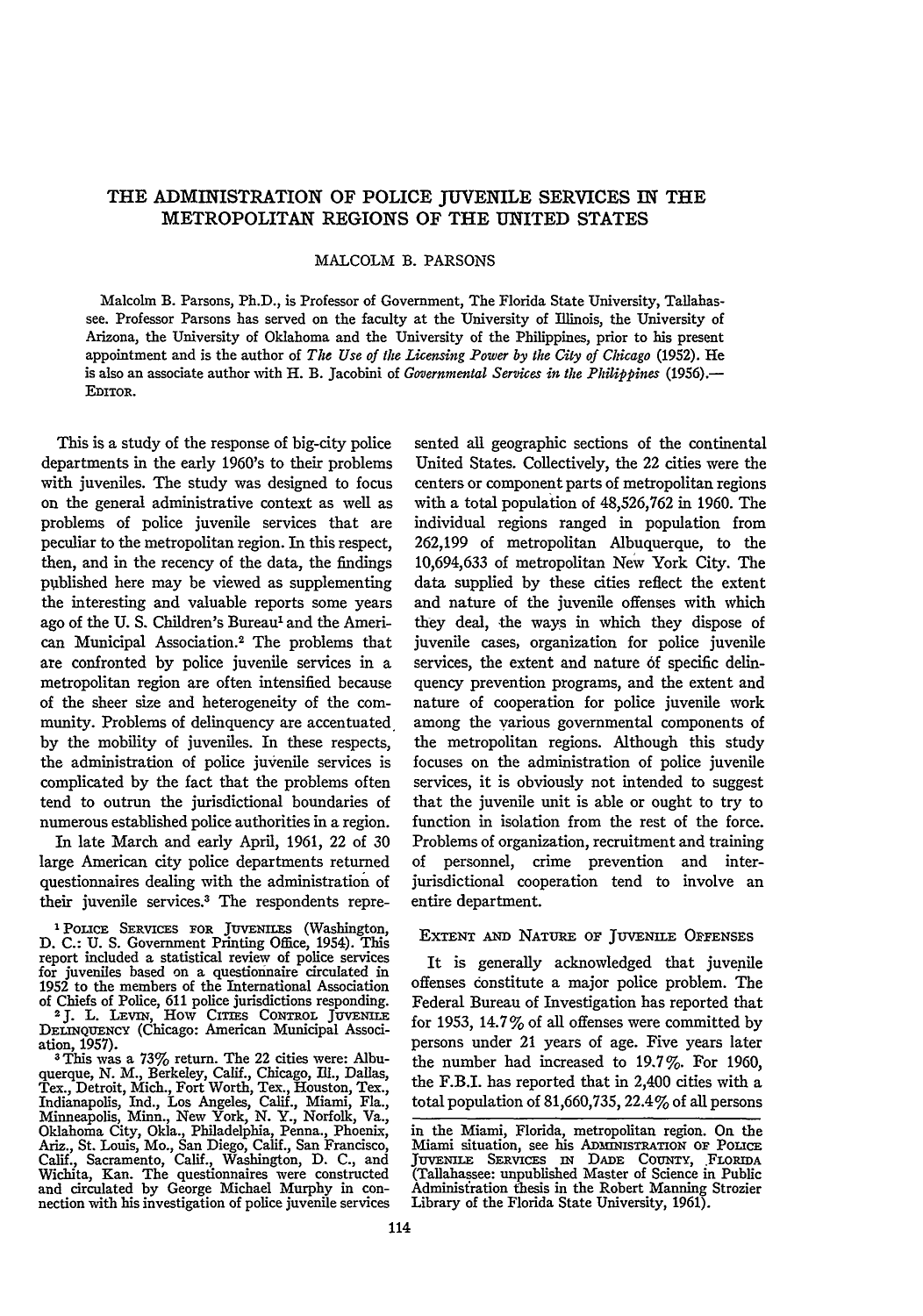#### TABLE **1**

**ELEVEN MOST FREQUENTLY CITED JUVENLE OFFENSE CATEGORIES,** OTHER **THAN TpAiric** VIOLATIONS, **FOR** 22 METROPOLITAN CENTERS, 1959-1960

| Offense Category                                                       | Per Cent of<br>Cities Citing |
|------------------------------------------------------------------------|------------------------------|
| $\text{Larceny} \dots \dots \dots \dots \dots \dots \dots \dots \dots$ | 70                           |
| Auto Theft                                                             | 50                           |
| $Burglary$                                                             | 50                           |
|                                                                        | 40                           |
| Runaway                                                                | 35                           |
| Malicious Mischief                                                     | 25                           |
| Vandalism                                                              | 20                           |
| Liquor Violations                                                      | 20                           |
| Robbery                                                                | 15                           |
| $Sex$ Offenses                                                         | 15                           |
| Assault                                                                | 15                           |
|                                                                        |                              |

arrested were under 21 years of age.4 Juveniles commit nearly every type of offense against persons and their property, but the bulk of police activity is confined to about a dozen categories of offenses. The 22 metropolitan centers reported that for **1959-1960** their largest juvenile offense categories, other than traffic violations, were those enumerated in table **1.** Additional offense categories cited **by** one or more of the cities as being part of their most recurrent problems with juveniles were curfew violations, incorrigibility, arsoh, loitering, vagrancy, truancy, breaking and entering, and weapons violations. It should be noted that according to the F.B.I. the major proportion of all such serious offenses as auto theft, burglary, and larceny are committed **by** persons under 21 years of age. Larceny, auto theft, and burglary were most frequently cited **by** the 22 cities as their largest juvenile offense categories. Beyond these three, however, the pattern of most frequent juvenile offenses becomes quite variable from one city to the next.

#### **DISPosrIoN or JUVENILE** CASES

The cities were asked to report the number of juvenile cases handled in **1959** and **1960,** and to indicate how many cases were warned and dismissed, referred to the juvenile court, or referred elsewhere. The 22 cities reported that for **1959, 50%** of the cases were warned and dismissed, **31%** were referred to the juvenile court, and **19%** were referred elsewhere. For **1960, 53%** of the cases were warned and dismissed, **35%** were referred to the juvenile court, and 12% were referred elsewhere. Actually, these averages conceal great variability in the disposition of juvenile cases. For example, for **1959,** one city reported 12% of its cases warned and dismissed, **81%** referred to juvenile court, and **7%** referred elsewhere. Another city reported **82%** of its cases warned and dismissed, **10%** referred to juvenile court, and **8%** referred elsewhere. These two cities reported dispositions of cases in 1960 nearly identical to their reports for **1959.** It would appear that the previously noted variability in the patterns of juvenile offenses extends to the ways in which cases are customarily handled.

# **ORGANIZATION FOR PoLIcE JUVENILE** SERVICES

As the importance of police juvenile services has gained recognition there has been a tendency to assign them to higher and more autonomous status in the department **by** separating them from the functional units to which they have traditionally been assigned. Although traditional patterns of organization are still predominant, **27%** of the cities reported that the juvenile unit commander is answerable directly to the chief or superintendent of police. The commonest arrangement, reported by 46% of the cities, has the juvenile unit within the detectives or investigation branch of the force. The remaining 27%-of the cities reported, variably, that their police juvenile services are administratively under operations, patrol, special services, or traffic.

The strength of the units ranged from a low of 2 % to a high of 8 % **of** the force, with the average for the 22 cities at 4%. These are reasonably dose to the "very rough rule **...** that the unit should be 5 per cent of the force," suggested by the International City Managers' Association.' **All** of the cities select their juvenile unit personnel from within the department with uniformly high qualification requirements. Ninety per cent of the cities have some kind of specialized training for the officers of the juvenile unit. The kind of training provided, however, is variable. More than one-half of the cities report in-service training programs in the field of police juvenile services, and nearly one-third report some additional training, such as sending selected personnel to Delinquency Control Institutes or the traditional man-to-man training of new personnel on the job.

<sup>5</sup> MUNICIPAL POLICE ADMINISTRATION, 5th ed.<br>(Chicago: International City Managers' Association, 1961) p. 214.

<sup>4</sup> Federal Bureau of Investigation, **UNFoRm** CRea REPORTS (Washington, **D. C.: U. S.** Government Printing Office, for the years indicated).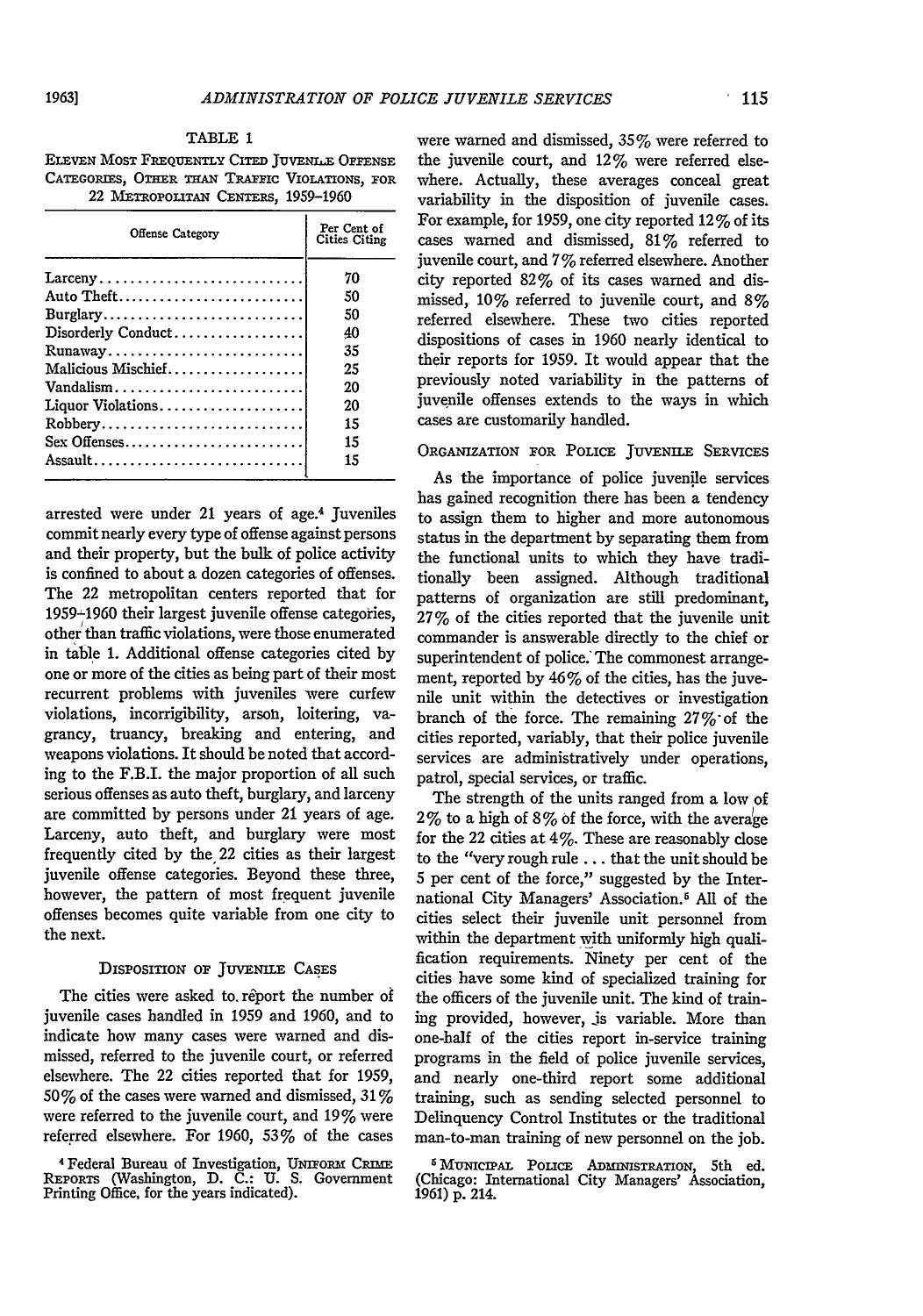The most frequently cited Delinquency Control Institute was that of the University of Southern California, although it was also apparent that similar programs have been in process of development at other universities.

# PREVENTION PROGRAMS

The police departments were asked if they have specific juvenile delinquency prevention programs. Eighty-six per cent replied that they have and 14% that they have not. Of those with programs, only 44% indicated that they have extensive preventive programs going beyond preventive patrol to include such activities as officers lecturing in the schools; meetings with parents; establishment of police-student councils; speeches to youth organizations, civic, business, religious and service organizations; P.A.L. dubs; participation in various youth recreational outlets; and cooperation with other community organizations concerned with juvenile problems. One department described such a program but indicated that it is new and not yet fully operational. Twenty-two per cent of the cities indicated that their preventive programs consist only of preventive patrol. The remaining one-third of the departments reporting specific programs indicated little more than programs of bicycle safety and juvenile division contact in addition to preventive patrol.

#### EXTENT **AND** NATURE OF COOPERATION

The diversity of local police jurisdictions and the frequent mobility of juvenile offenders in the typical metropolitan region tend to complicate the administration of police juvenile services. It has been argued that centralization of some or all police activities in a given area will produce the most efficient organizational response to the problem. There have been counter-arguments that decentralization is both desirable and inescapable, and that cooperation among units is therefore the most effective organizational response to the problem. The unlikelihood of a centralized approach was emphasized by the responses to the questionnaire. Two-thirds of the cities do not believe a Central Police Juvenile Bureau offering preventive and/or investigative services to all jurisdictions in the region would be possible at this time. A number of the cities that disagreed with this general judgment already have some degree of centralization of police juvenile services. For example, one city indicated that it has had a centralized system since 1943. Another city indicated that it has a central file system for the 54 police departments in its metropolitan region, and another reported that its Crime Prevention Bureau maintains a central index registry for the thirty or more police agencies in the county.

On the other hand, all but two of the cities believed that a cooperative prevention and investigative effort between departments in a metropolitan region is possible at this time. Forty-one per cent of the cities reported some kind of cooperation already in existence. One city replied that there has been discussion and agreement that cooperation is necessary, but no action had as yet been taken. Metropolitan associations of police juvenile officers are the commonest vehicle of cooperation. The kinds of cooperative action that these associations have promoted include more extensive use of central juvenile indexes, exchange of central index information among all agencies, the development of uniform methods of reporting monthly statistics, exchange of information on techniques, establishment of new and improved procedures, recommendations for changes in legislation, and dissemination of information regarding in-service training programs, delinquency control institutes, conferences, and other developmental programs in the fields of law enforcement and corrections.

#### **CONCLUSIONS**

Improvements have been made during the past decade in the administration of police juvenile services in metropolitan regions. Faced with juvenile offenses that are variable from city to city both as to extent and nature, our major cities have been evolving variable but effective systems for dealing with their problems. Organizationally, the trend is toward structural differentiation of the juvenile unit and specialization of the juvenile officer role. Personnel of the juvenile units are everywhere drawn from the force with high qualifications. Nearly everywhere these personnel undergo some continuing form of specialized training.

In the disposition of cases, the mythical "average" city warns and dismisses about one-half of its juvenile cases, refers about one-third of them to the juvenile court, and refers the balance elsewhere. However, many of the cities actually refer most of their cases to the juvenile court, while others warn and dismiss most of their cases. In this study the reasons for such highly variable disposition of cases remain obscure.